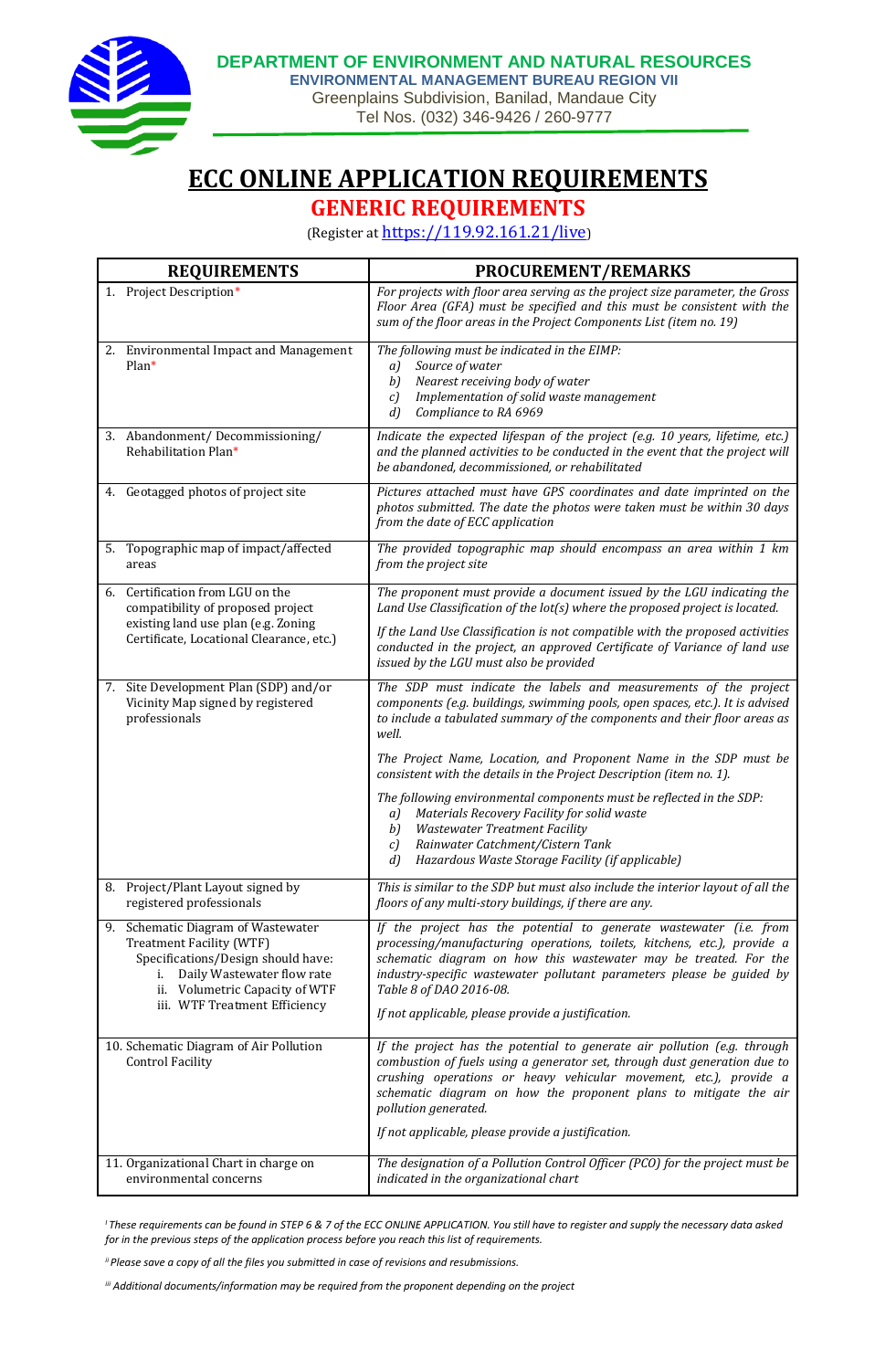

**DEPARTMENT OF ENVIRONMENT AND NATURAL RESOURCES**

**ENVIRONMENTAL MANAGEMENT BUREAU REGION VII** Greenplains Subdivision, Banilad, Mandaue City Tel Nos. (032) 346-9426 / 260-9777

| <b>REQUIREMENTS</b>                                                                                                                                                                               | <b>PROCUREMENT/REMARKS</b>                                                                                                                                                                                                                                                                                                                                                                                                                                                                                              |
|---------------------------------------------------------------------------------------------------------------------------------------------------------------------------------------------------|-------------------------------------------------------------------------------------------------------------------------------------------------------------------------------------------------------------------------------------------------------------------------------------------------------------------------------------------------------------------------------------------------------------------------------------------------------------------------------------------------------------------------|
| 12. Proof of Authority over the project site<br>Example documents:<br>i. Land Title<br>ii. Deed of Absolute Sale<br>iii. Deed of Donation<br>iv. Lease Contract<br>v. CENRO Certification on Land | The Proofs of Authority are documents signifying that the Proponent has<br>authority to build and operate on the Lot(s) where the Project is located.<br>These may be in the form of a Land Title in the name of the proponent if the<br>lot is owned by the proponent. If the Land Title is not in the name of the<br>proponent, an additional document stating that the legitimate owner of the<br>$Lot(s)$ has given authority to the proponent to build and operate the<br>project on his/her lot must be provided. |
| Classification**<br>vi. Special Use Agreement in Protected<br>Areas (SAPA) if within protected<br>area<br>vii. Foreshore Lease Agreement if                                                       | If the Project is located within numerous lots, each lot must have a<br>corresponding Proof of Authority attached. In this case, it would also be<br>helpful to provide a summary of the Lot Nos., Lot Areas, and corresponding<br>documentary proofs of authority for each lot.                                                                                                                                                                                                                                        |
| within foreshore area<br>viii. Special Forest Land Use Agreement<br>(FLAg/FLAgT) if within timberland                                                                                             | The declared Lot Area in the Project Description (item no. 1) must be $\leq$ the<br>sum of the lot areas indicated in the Proof(s) of Authority provided.                                                                                                                                                                                                                                                                                                                                                               |
| area<br>ix. DENR-MGB Area Clearance for<br>quarry projects                                                                                                                                        | **For all projects, a Certification on Land Classification of the Lot(s)<br>where the project will be located obtained from the Community<br>Environment and Natural Resources Office (DENR-CENRO) is required                                                                                                                                                                                                                                                                                                          |
| 13. Duly notarized accountability statement<br>of proponent*                                                                                                                                      | This must be signed by the proponent and notarized by a public notary                                                                                                                                                                                                                                                                                                                                                                                                                                                   |
| 14. Duly accomplished Project<br>Environmental Monitoring and Audit<br>Prioritization Scheme (PEMAPS)<br>Questionnaire *                                                                          | Please declare the estimated rates of air, liquid, and solid waste generation<br>for the project and indicate the mitigating measures for these                                                                                                                                                                                                                                                                                                                                                                         |
| 15. IEE Checklist Sworn Statement of<br>Accountability*                                                                                                                                           | This must be signed by the proponent and notarized by a public notary                                                                                                                                                                                                                                                                                                                                                                                                                                                   |
| 16. Bank Receipt of Application Fee Payment                                                                                                                                                       | Landbank Receipt indicating project name with deposit amounting to PhP<br>5,070.00                                                                                                                                                                                                                                                                                                                                                                                                                                      |
| 17. Affidavit of No Complaint                                                                                                                                                                     | This may be a Barangay Resolution from LGU or a notarized affidavit from<br>the proponent stating that the project under application is not facing ANY<br><b>COMPLAINTS NOR OBJECTIONS</b>                                                                                                                                                                                                                                                                                                                              |
| 18. Project Components List*                                                                                                                                                                      | Please enumerate the project components and specify the floor area (in m <sup>2</sup> )<br>allocated for each component. The sum of all the floor areas of the project<br>components (including open spaces and the higher floors of multi-story<br>buildings, if any) MUST be equal to the declared Project Size/Gross Floor<br>Area in the Project Description (item no. 1).                                                                                                                                          |
|                                                                                                                                                                                                   | Aside from the floor areas, please also declare the capacities of the<br>following mandatory components:<br>Materials Recovery Facility for solid waste (in kg, tons or m <sup>3</sup> )<br>a)<br>Wastewater Treatment Facility (in m <sup>3</sup> )<br>b)<br>Rainwater Catchment/Cistern Tank (in m <sup>3</sup> )<br>c)                                                                                                                                                                                               |
| 19. Others:<br>A. Materials Recovery Facility (MRF)<br>Design<br>Specifications:<br>i. Daily solid waste generation<br>ii. Holding Tank for segregated<br>waste                                   | Used for solid waste management;<br><b>CALCULATIONS NEEDED</b>                                                                                                                                                                                                                                                                                                                                                                                                                                                          |
| iii. Area of MRF<br>B. Cistern Tank Design<br>Specifications:<br>i. Annual Rainfall Area (available<br>from PAGASA)<br>ii. Total Roof Area<br>iii. Cistern Tank Volume                            | Used for rainwater catchment;<br><b>CALCULATIONS NEEDED</b><br>Volume = Annual Rainfall Data x Total Roof Area x 0.15<br>(0.15 is a constant from the National Building Code)                                                                                                                                                                                                                                                                                                                                           |

\*Use the form available at the EMB ECC Application website

*<sup>I</sup>These requirements can be found in STEP 6 & 7 of the ECC ONLINE APPLICATION. You still have to register and supply the necessary data asked for in the previous steps of the application process before you reach this list of requirements.*

*ii Please save a copy of all the files you submitted in case of revisions and resubmissions.*

*iii Additional documents/information may be required from the proponent depending on the project*